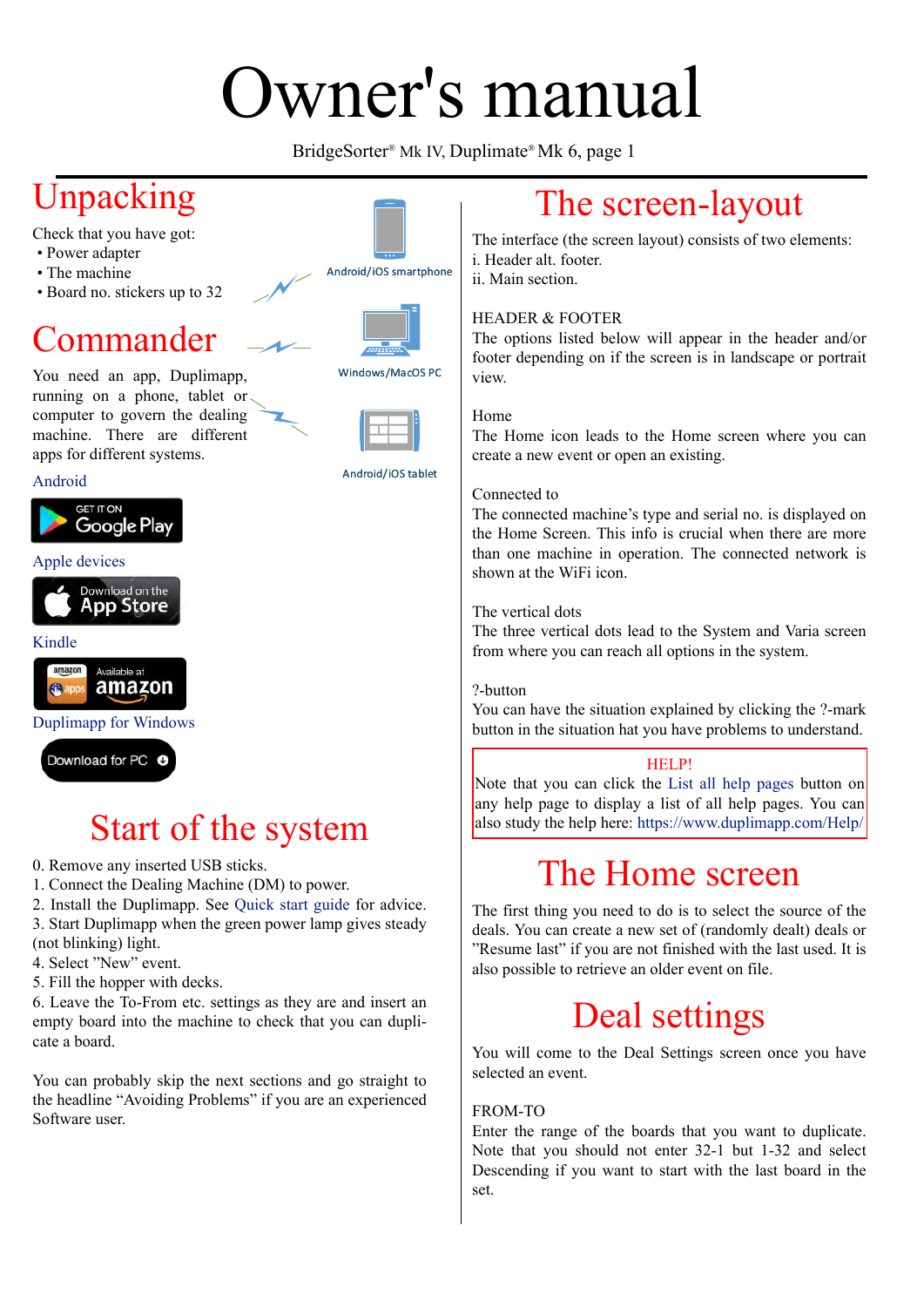## Owner's manual

#### BridgeSorter® Mk IV, Duplimate® Mk 6, page 2

#### **DESCENDING**

Descending order means that the "To board" will be the first to be duplicated.

#### BOARDS' ORDER

Boards' order requires that the board no. is indicated on an extra sticker on the back of the boards. Note that you should always (i.e. also when the number is on the back of the boards) select Ascending/Descending if you want to have the boards duplicated in numerical order. The numbers on the back of the boards will then be used to check that the boards are duplicated in numerical order.

#### COPIES TOTALLY

You should enter the total number of copies if you want the system to keep track of that; and an asterisk (or zero) otherwise.

#### COPIES BEFORE SWITCH

Copies before switch means that all copies (i.e. the entered number of copies) will be duplicated before the deal number is changed. You should only tick this box if the boards are sorted with all number 1 in one pile, board #2 in another pile, etc.

#### SHOW

Show NOT ticked means that the deals will be invisible and not possible to manipulate.

#### Makeable

Makable should only be ticked if you for some reason want to see this information while duplicating.

## System & varia (3 dots)

You can reach the System & varia screen by clicking the three (vertical) dots icon.

#### **ABOUT**

The first section tells you how many duplicates you have duplicated and if the system is up to date.

#### DEALING SETTINGS

You are advised to enter your standard settings here so that they will come up by default every time you create a new event.

 Note that changed settings in this dialog will not affect the ongoing duplication session's settings. You can click the Home button and select Resume last used if you need to change the ongoing event's settings.

#### DESIGNS (BridgeSorter only)

You will need to select the design that you currently use if you are running a BridgeSorter. Click and hold clicked (ctrl-click on computers) to study a preview of the design.

Most designs can also be studied in advance by clicking the links on the help page.

 You will need to "Teach" the design of your cards to the machine if the layout in use would not be available.

#### DIAGN[OSTICS](https://duplimapp.com/Help/html/select_design.html)

You can verify that [the syste](https://duplimapp.com/Help/html/teach.html)m works as it should with the Diagnostics utility. Click the ?-button on the Diagnostics screen for detailed explanation of the options.

#### EXPORT

The deals are exported in .dl[m format. You can convert the](https://duplimapp.com/Help/html/diagnostics.html)  [.dlm to](https://duplimapp.com/Help/html/diagnostics.html) other formats with Jannersten's free of charge BOS package.

 You can either insert a USB memory stick in the machine and have the deals copied to that, or have them downloaded to your device.

#### **HANDRECORDS**

We suggest that you use the default layout at your first usage of the Handrecords option. You can either insert a USB memory stick in the machine and have the resulting .pdf copied to that, or have the .pdf file directly downloaded to your device.

 You can, if you would not be happy with the default layout, Edit the default layout, or select another. You can create new layouts. Click the ? button on the Handrecords page for detailed advice.

#### HARDWARE SETTINGS

You can set the mechani[cal speed of the machine. Note that](https://duplimapp.com/Help/html/handrecords.html)  you should not set a higher speed than needed. That is to say, you should only increase the sorting speed if you have to wait for the machine to finish.

#### Barcode type (Duplimate only)

Original means that the barcode reaches the edge of the card and Short means that it does not. Large is good for cards with giant indices.

#### Barcode recognition (Duplimate only)

Fast can be used if/when conditions are good. Normal is better if you have stops while using Fast. Elaborate can be used if you get "Card not recognised" and/or "Card already dealt" while using Normal settings.

#### IMPORT

Files in the .dlm, dup or pbn format can be imported into the system. You can convert deals in other formats with Jannersten's free of charge BOS package. The imported file's settings can be changed after importation and boards duplicated as usual.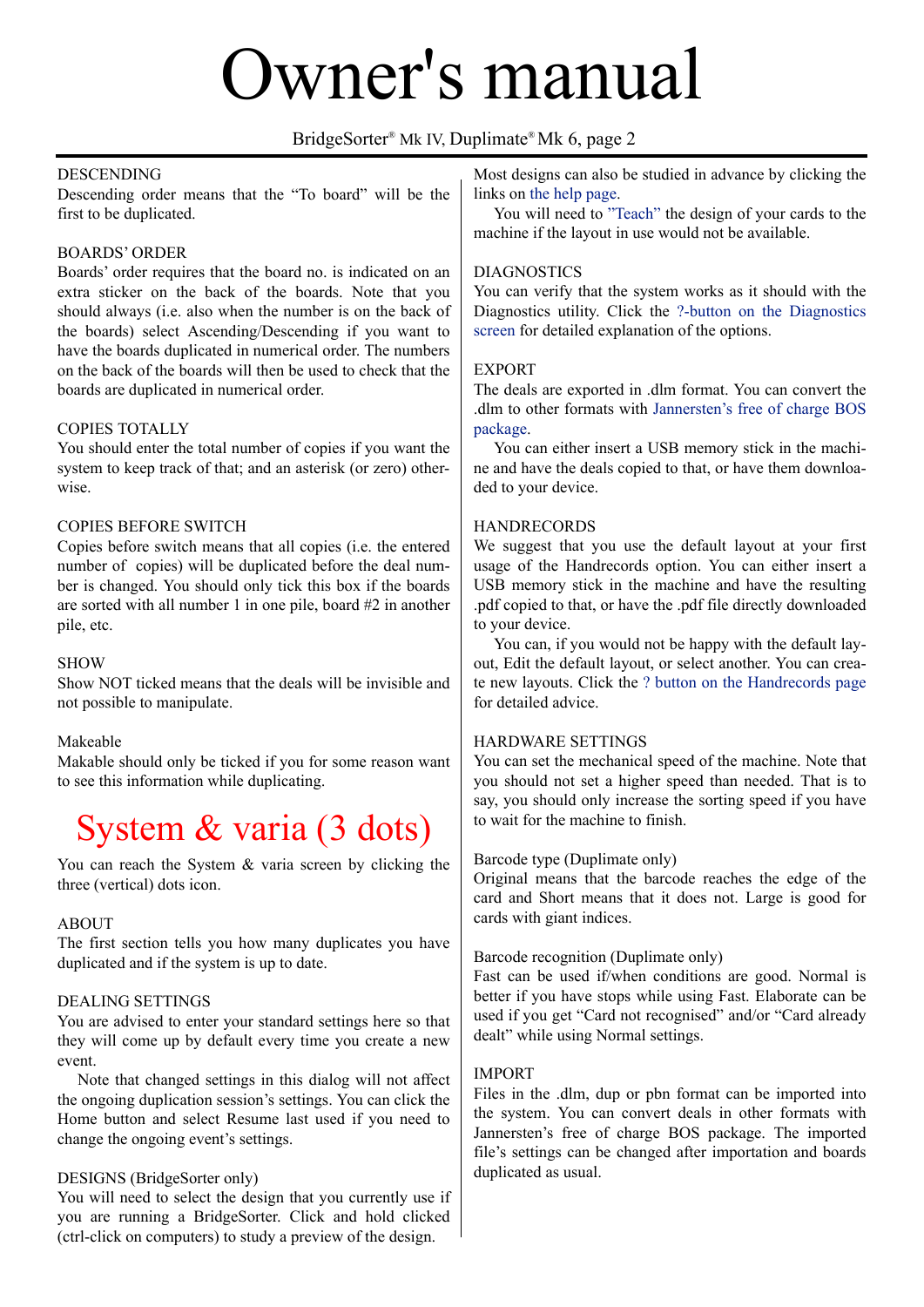## IWIICI S IIIallual

#### BridgeSorter® Mk IV, Duplimate® Mk 6, page 3

#### **LANGUAGE**

You can change from English to your preferred language. Please contact support if you want to add a language, or suggest better wording of the existing.

#### TYPE OF CARDS

Note that the Type of cards setting will ONLY affect how the cards indices, compass directions, etc will be represented on the duplication screen and handrecords.

 The rank and suit indications can be set independently of the general language setting, which is useful for e.g. a Spanish club playing with English cards.

#### MANAGE ARCHIVE

The Manage archive option makes it possible to move and remove events by clicking event(s) in the list.

 The Clear All option is a fast way to move all old events but the current to the Archive. The dlm files will not be trashed but moved to the "Removed" section. The recommendation is to use the [Clear] All except recent option every now and then.

 Note that "all events" means all expect Removed. To retrieve a removed event you need to use the Manage archive option in System.

#### Trash

Trashing means what it says but [Trash] "All" means trashing all events except the current. The recommendation is to use the [Trash] Only removed option and to use Clear every now and then to get played events out of sight.

Click the ?-button in the Clear archive dialog for a more detailed explanation.

#### **MESSAGES**

Ticked indicates that the message will be shown. Not ticked message that it will be suppressed. Just click the message that you want to appear/disappear.

#### REPORT PROBLEM

You should use this option if you come across a problem that you cannot overcome with the advice found in the inbuilt Help.

#### Direct upload

Download means that a .zip containing the report will be copied to your Downloads folder. You can alternatively have your report copied to a USB flash drive inserted into the machine.

#### TEACH

When you teach a design it is important to follow the instructions on the screens that appear. See further the inbuilt Help.

#### WIFI SETUP

The machine will by default set up a hotspot. This means that it creates a network with a name based on its machine type and machine number, e.g. BridgeSorter1234. When connecting to the hotspot you should "forget" (or at least deselect the "connect automatically" option on) other networks within range.

#### Change network setting

The alternative to hotspot is to connect both the machine and your device to your own network. (It is not recommended to use third party networks.)

 Click the "Change network" button and select the desired network in the list that appears. Click the "Other network" button in case your network would be hidden. See further the inbuilt Help for detailed advice.

#### After a change of network

Note that you will need to power off the machine and start everything (including the app) from scratch to connect to the newly set network. Remember to change your device's network setting to the new network before you start the app anew!

#### UPDATE SYSTEM

It is very important that the machine is powered during the update process. So, please crosscheck that the machine is properly connected before starting upgrade.

# Duplicating

1. We recommend that you have four decks, plus a fifth deck from the board to be duplicated, in the hopper at start.

2. Make it a habit to organize the boards in the order they shall be duplicated BEFORE you start the duplication.

3. Put the cards from the first board to be duplicated in the hopper and insert the board into the machine.

4. You can insert the next board to be duplicated after successful duplication.

#### TIP FOR TOP

Top performance (maximum boards per hour) is reached by keeping the machine busy most of the time. This can be done in the following way:

i. As soon as the machine stops, take out the duplicated board with one hand and insert the next with the other.

ii. While the machine is working: Close the duplicated board and make the next one ready (put the cards from the board GENTLY into the hopper and hold the board ready for insertion).

Note that the boards are easy to close by pushing just inside the edge. See further the video clip found on the web site.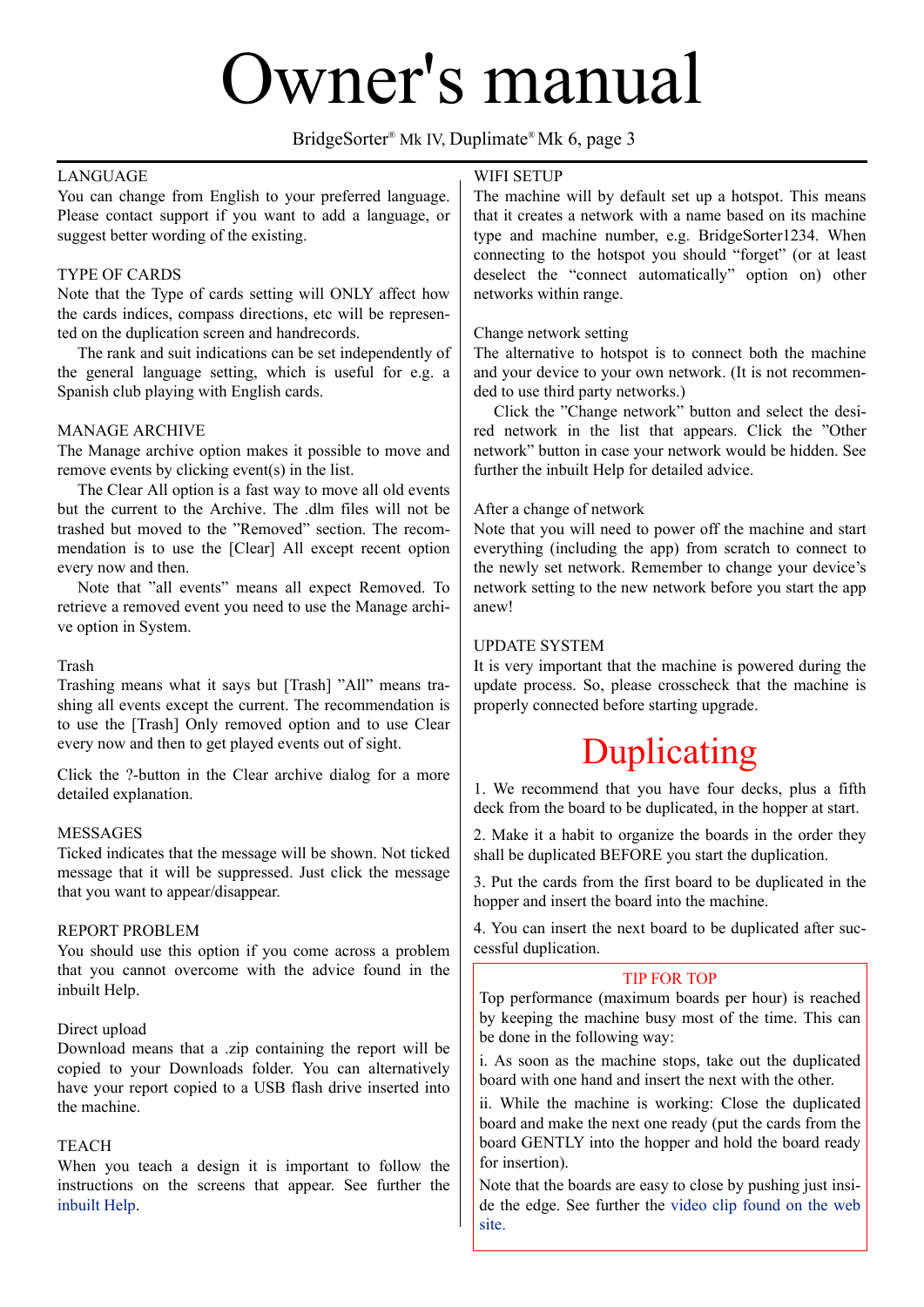# Owner's manual

BridgeSorter® Mk IV, Duplimate® Mk 6, page 4

## Error messages

Click the ?-button if you need detailed information about a

#### IMPORTANT NOTE 1

Duplicate with at least three decks in the hopper. Make sure that the cards are not curled.

The cards should preferably be flat or slightly concave (i.e. the way the players tend to bend them).

message.

DO NOT EVEN THINK OF CORRECTING THE DEALT CARDS IN THE BOARD when you have got an error message as that could result in a fouled board. It is both faster and safer to let the machine re-do the board after an error.

#### CARD ALREADY DEALT

You are given the choice between putting distributed cards back in the BOTTOM of the hopper or Flush. Flush means that the machine will put 52 cards in the board. In both cases you have to re-do the board.

#### SHORT DECK?

This message will appear when you have a short deck. That is to say, a (probably misplaced) card is missing. You are given the same choice as at a Card already dealt.

#### CARD NOT RECOGNIZED

There is something wrong with the card if the same problem occurs with the same card repeatedly. Replace the card (or rotate it so that the other edge will be read).

 You can Flush or Exit (see above) but you can also Continue after a Card not recognized stop.

#### Mute

You can mute a message with a loudspeaker icon by clicking the icon. You will see a confirmation that the message has been muted.

#### Enable sound

Similarly you can enable a muted message by clicking a crossed over sound icon. This will lead to the Sound enabled message.

# Avoiding problems

Dogeared cards and wharped decks can lead to poor feeding of the cards. It might be necessary to flex the decks to get the cards sufficiently flat.

 Stained cards and cards with worn off print that are not recognized should be replaced.

# Support

You will get instant advice on the problem in question, when you click on the ?-button in the error message that is displayed on the screen.

 You can get personal advice if you send a Report Problem to support $(a)$ duplimate.com when the event that you need help with is active.

# **Warranties**

We only want happy customers and therefore offer a unique "No Excuse" warranty. The rules are simple: You can within 12 months after purchase claim your money back for the machine, would you not be happy with your choice. That is to say, we will refund what we charged you for the machine, if you return it to us within the stipulated time limit (see below). The machine must be complete with its accessories and not damaged when it is returned for refund. Remember to pack it as well as when you got it!

#### MACHINE GUARANTEE

The Machine Guarantee covers repair/replacement of faulty parts and/or incorrect manufacturing within 60 months. Note that this guarantee does not cover cleaning that you are expected to do yourself, or shipping costs for sending the machine back to us. See further the "Policy" below.

#### 10 YEARS PARTS GUARANTEE

We guarantee that parts will be available for at least 10 years after purchase of a new machine.

#### POLICY

Our policy is that you, during the "No Excuse" warranty period, may send your machine to us as many times as you like for maintenace or repair. The freight to us must be paid from your end, however, unless otherwise is agreed in writing with Jannersten in advance.

We will pay the costs for returning the machine to you when we, within the "No Excuse" warranty period, have corrected a fault that is covered by the Machine Guarantee. The return freight has to be paid by you in all other cases.

#### IMPORTANT NOTE 2

Do NOT use any detergents, oil or spray on or in the machine as this can damage the equipment!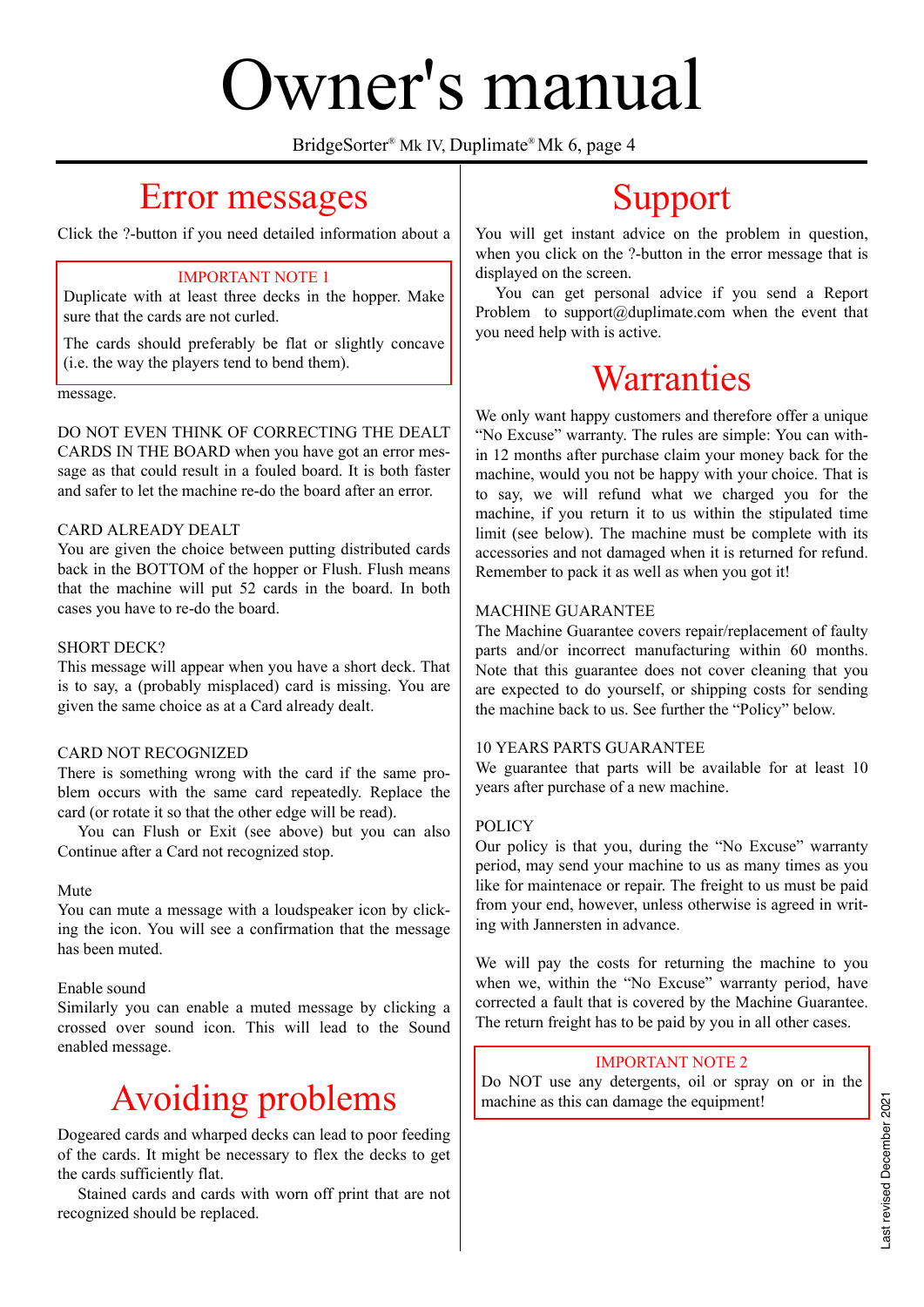We do not expect you to do "daily maintenance" every day, but when needed. The machine will indicate when you need to act.

#### **1. CARD SENSORS**

The machine will in some cases tell which sensor is blocked. Anyhow: clean all sensors while you are at it. See the video instruction for how to clean.



The counters are numbered in the same way as the cards move from the hopper to the slots. i.e. in the [cards' direction.](https://www.youtube.com/watch?v=Aha8Q1FrKj0&feature=youtu.be) 



The 1st sensor is close to the hopper and easily missed if you do not know that it sits there.



We recommend that you use a child type of (soft) tooth brush if you do not have access to (high pressure) compressed air.

**Note** that you also have to clean the upper part of the sensors.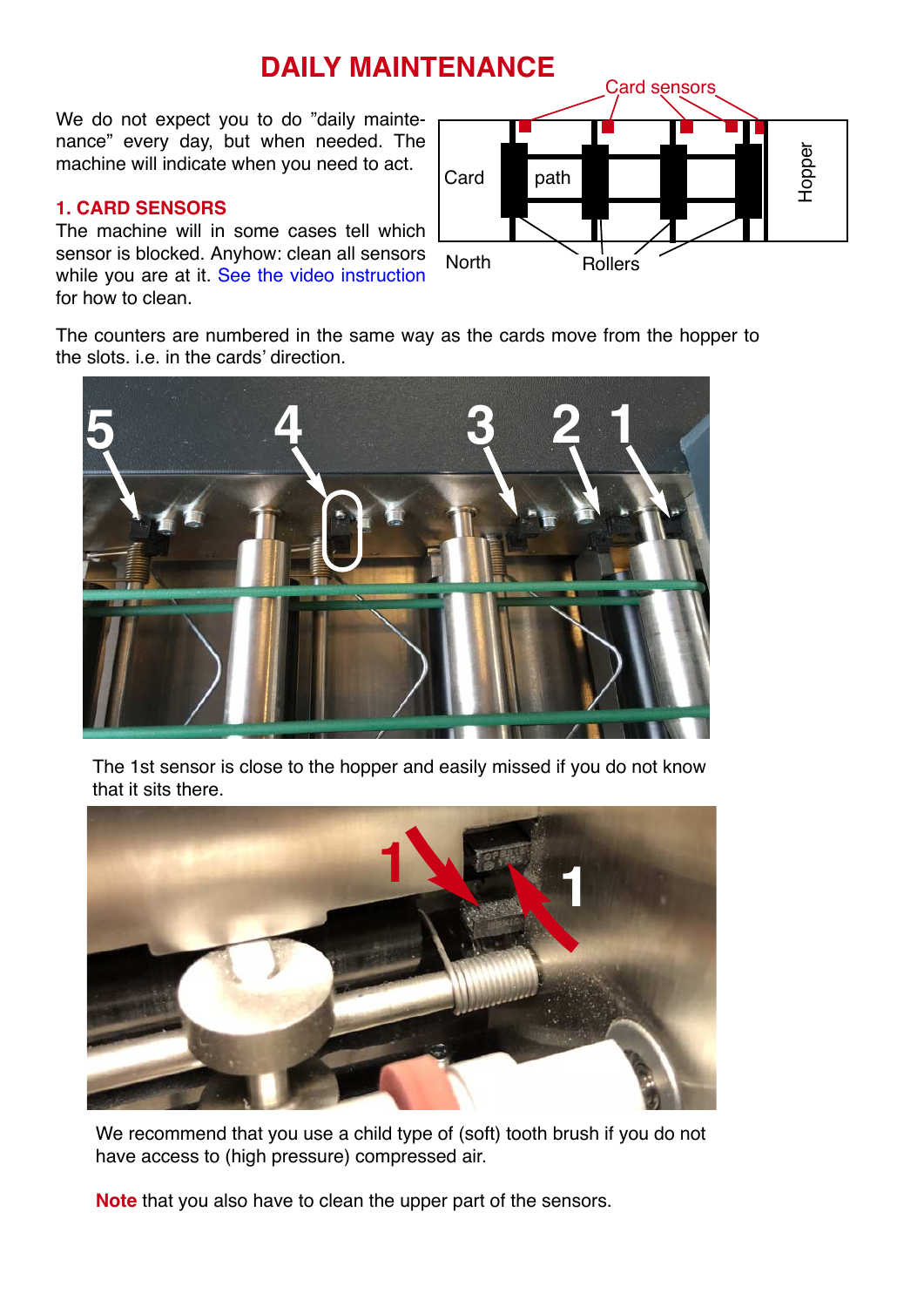### **E. OCCASIONAL MAINTENANCE**

#### **1. FEED ROLLER**

You will need to clean the rubber with Isopropyl Alcohol, if it for some reason would have picked up grease (or oil).

#### **2. CAMERA**

Dust should be blown off the camera (2) if it is totally covered (=when the machine has problems to recognize the cards).

**Please do not use any liquids or tools to clean the camera!**